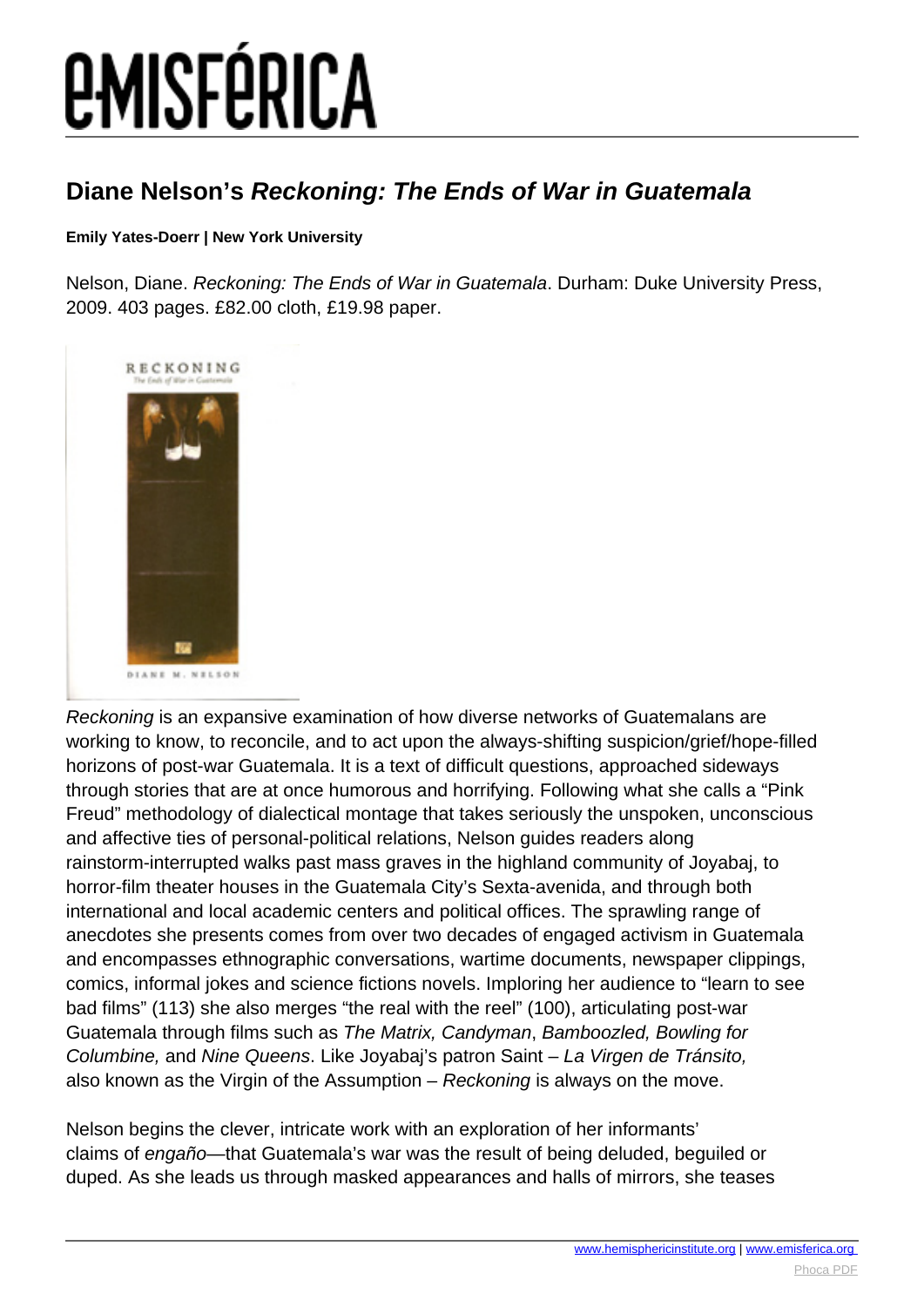# *<u>EMISFÉRICA</u>*

apart basic assumptions of identity (presented succinctly in a cheat sheet at the front of the book) while asking: "How do you trust others, yourself, what you know (or thought you did) for sure?" (xv). She addresses this in the first half of the book by analyzing the networks of assumed identifications ("identi-ties") through which war and post-war communities mobilize. She fills the text with doubles: two-faced Indian(-giver)s, dual-sided states, the uncanny twin-identities that post-war citizens inhabit as victims, perpetrators, witnesses and survivors. She draws upon Donna Harraway throughout her exploration of transforming appearances to argue that: "two is too many" (rigid binaries collapse upon themselves) but "one is not enough" (we must nonetheless reckon with differences and divisions). Rife with double-entendre, Reckoning is an etymological playground where words themselves split: Contar: to count/to tell; Articulate: to voice/to connect; Assume: to believe without proof/to accept responsibility for something; Mean: to signify/harmful; End: completion/desired goal. She employs storytelling – with its narrative details that are often pushed aside as extraneous in the face of seemingly modern and rational numbers – "to make knowledge powerful" (xvii), but she also warns us: "little do I know" (170). Since anthropologists can be ludicrous too, readers must remain vigilant of the "con" in the text.

For those familiar with Nelson's already-influential body of ethnographic theory, chapters 6-8 present especially novel extensions of her interest in the multi-faceted operations of the Guatemalan state (in all its states of being). Chapter 6 contains a sophisticated analysis of the role and work of conspiracy theories while interrogating the "Oz like hermeneutic stunt" (175) of Guatemala's gutted, NGO-dependent post-war state— a state that may be unable, and not simply unwilling, to provide schools, roads, health care, and security to its people (this remains an open question). Chapter 7 centers around a state sponsored malaria-vaccination project begun in the 1950s, querying the ways people are, and are not, duped into collaborating with violent and militarized forms of state-power when they struggle for basic public health services and preventative medicine. Here Nelson explores Foucault's notion of capillary bio-power by moving between the fever-zone prick of the vaccine to the social organizations ordered around the pastoral powers of microbe-politics. Chapter 8 presciently moves from linkages between war and science to those between war and finance, interrogating the privatization models of neoliberalism (where ostensible transparency and freedom become other mechanisms of delusion and control) and derivative-driven speculative accumulation. "How is it," she asks, "that the state and market evade responsibility through the very procedures designed to bring them into account?" (295). She suggests it is no coincidence that disease and contagion metaphors run through economic efforts to ac/count, to check-and-re-check data in an effort to provide accurate representations and make visible hidden procedures; as has become strikingly apparent in the wake of the current economic collapse, illness runs through the financial community's social body. Although several of the ideas she raises here – the treatise on zero, the explosion of the very idea of balance, the paradox of economic (and anthropological) attempts at representation within systems that are always-already generative – warrant ethnographic elaboration and could easily be expanded